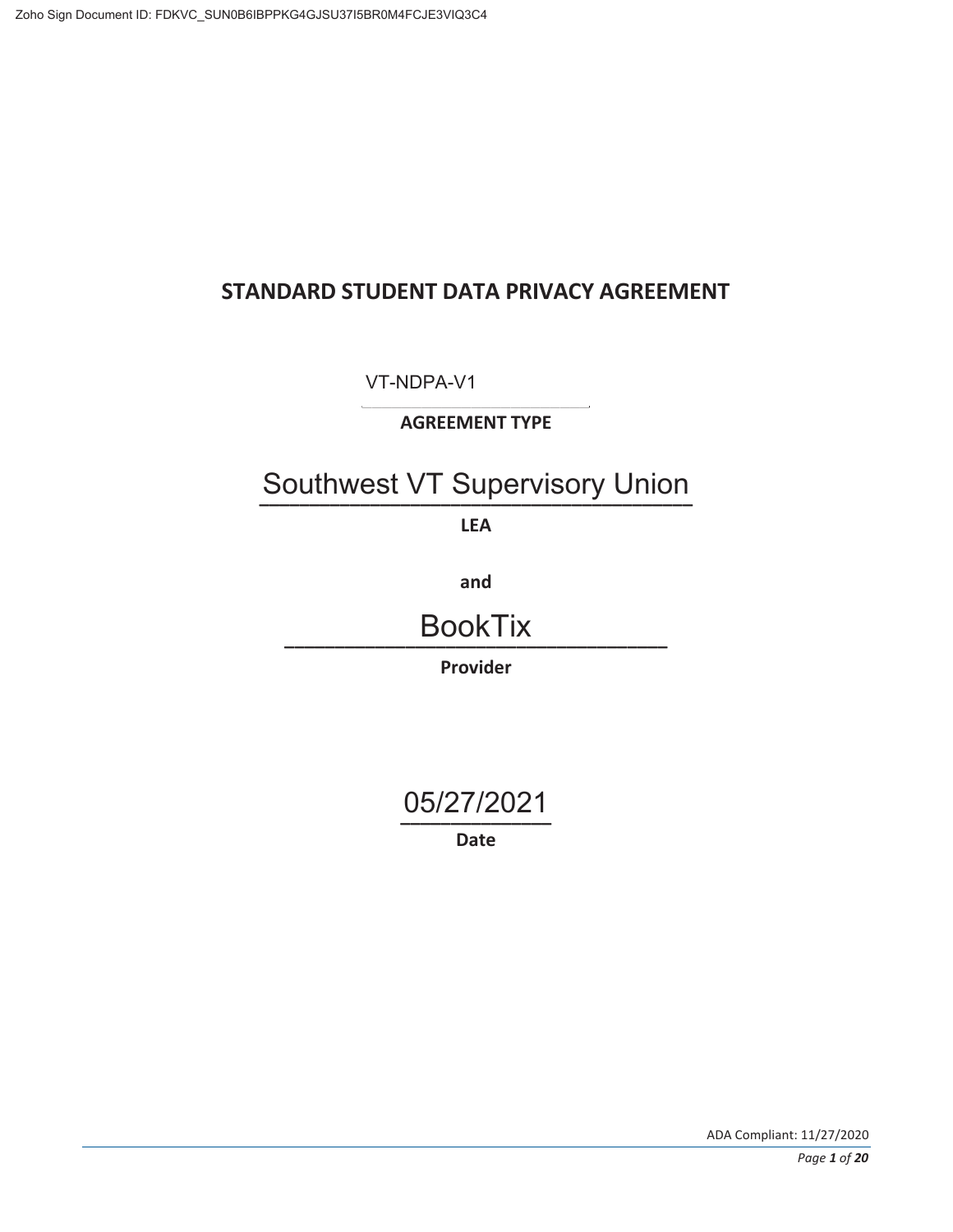This Student Data Privacy Agreement ("**DPA**") is entered into on the date of full execution (the "**Effective Date**") and is entered into by and between:

[Southwest VT Supervisory Union], located at [246 S Stream Rd, Bennington VT 05201] (the "Local Education Agency" or "LEA") and [BookTix \_\_\_\_\_\_\_\_\_\_\_\_\_\_\_\_\_\_], located at  $[1]$ <sup>Pelham Place, East Brunswick NJ 08816</sup> ] (the "**Provider**").

**WHEREAS**, the Provider is providing educational or digital services to LEA.

**WHEREAS**, the Provider and LEA recognize the need to protect personally identifiable student information and other regulated data exchanged between them as required by applicable laws and regulations, such as the Family Educational Rights and Privacy Act ("**FERPA**") at 20 U.S.C. § 1232g (34 CFR Part 99); the Children's Online Privacy Protection Act ("COPPA") at 15 U.S.C. § 6501-6506 (16 CFR Part 312), applicable state privacy laws and regulations and

**WHEREAS**, the Provider and LEA desire to enter into this DPA for the purpose of establishing their respective obligations and duties in order to comply with applicable laws and regulations.

**NOW THEREFORE**, for good and valuable consideration, LEA and Provider agree as follows:

1. A description of the Services to be provided, the categories of Student Data that may be provided by LEA to Provider, and other information specific to this DPA are contained in the Standard Clauses hereto.

#### 2. **Special Provisions.** *Check if Required*

 $\checkmark$ 

If checked, the Supplemental State Terms and attached hereto as **Exhibit "G"** are hereby incorporated by reference into this DPA in their entirety.

If checked, LEA and Provider agree to the additional terms or modifications set forth in **Exhibit "H". (Optional)** 

If Checked, the Provider, has signed **Exhibit "E"** to the Standard Clauses, otherwise known as General Offer of Privacy Terms

- 3. In the event of a conflict between the SDPC Standard Clauses, the State or Special Provisions will control. In the event there is conflict between the terms of the DPA and any other writing, including, but not limited to the Service Agreement and Provider Terms of Service or Privacy Policy the terms of this DPA shall control.
- 4. This DPA shall stay in effect for three years. Exhibit E will expire 3 years from the date the original DPA was signed.
- 5. The services to be provided by Provider to LEA pursuant to this DPA are detailed in **Exhibit "A"** (the "**Services**").
- 6. **Notices**. All notices or other communication required or permitted to be given hereunder may be given via e-mail transmission, or first-class mail, sent to the designated representatives below.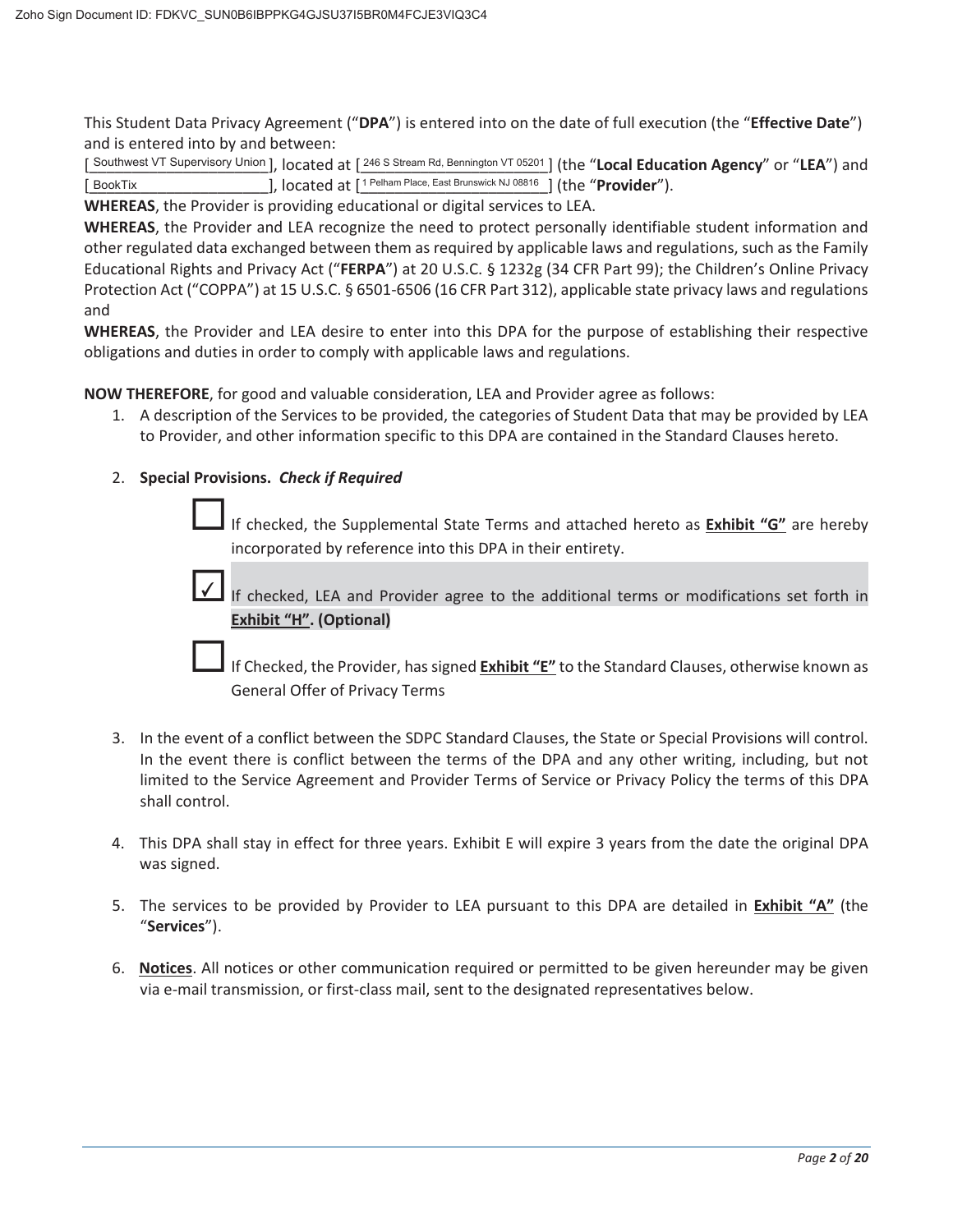$\ddot{\phantom{a}}$ 

 $\bar{z}$ 

 $\Delta$ 

| The designated representative for the LEA for this DPA is: |                                                                            |  |  |
|------------------------------------------------------------|----------------------------------------------------------------------------|--|--|
| $Nname$ Frank Barnes                                       | Director of Educational Technology<br>Title:                               |  |  |
| Address: 246 S Stream Rd, Bennington VT 05201              |                                                                            |  |  |
| Phone: 802-447-7501                                        | $_{\rm \scriptscriptstyle \rm \scriptscriptstyle Email:}$ fbarnes@svsu.org |  |  |

| The designated representative for the Provider for this DPA is: |                                                   |  |
|-----------------------------------------------------------------|---------------------------------------------------|--|
| <sub>Name:</sub> Adrianna Allen                                 | Director of Client Care and Development<br>Title: |  |
|                                                                 | Address: 1 Pelham Place, East Brunswick NJ 08816  |  |
| $P_{\text{Phone:}}$ 732-743-5849                                | $_{_{\text{Email:}}}$ info@booktix.com            |  |

IN WITNESS WHEREOF, LEA and Provider execute this DPA as of the Effective Date.

| Southwest VT Supervisory Union<br>LEA <sup>1</sup> |                                                            |
|----------------------------------------------------|------------------------------------------------------------|
| D. Barns<br>By:                                    | Date: 5/27/2021                                            |
| Printed Name: Frank Barnes                         | Director of Educational Technology<br>Title/Position:      |
| Provider $\overline{\textsf{BookTix}}$             |                                                            |
| Adrianna Allen<br>Bv:                              | Date: 05/27/2021                                           |
| Printed Name: Adrianna Allen                       | Director of Client Care and Development<br>Title/Position: |

 $\mathcal{A}^{\mathcal{A}}$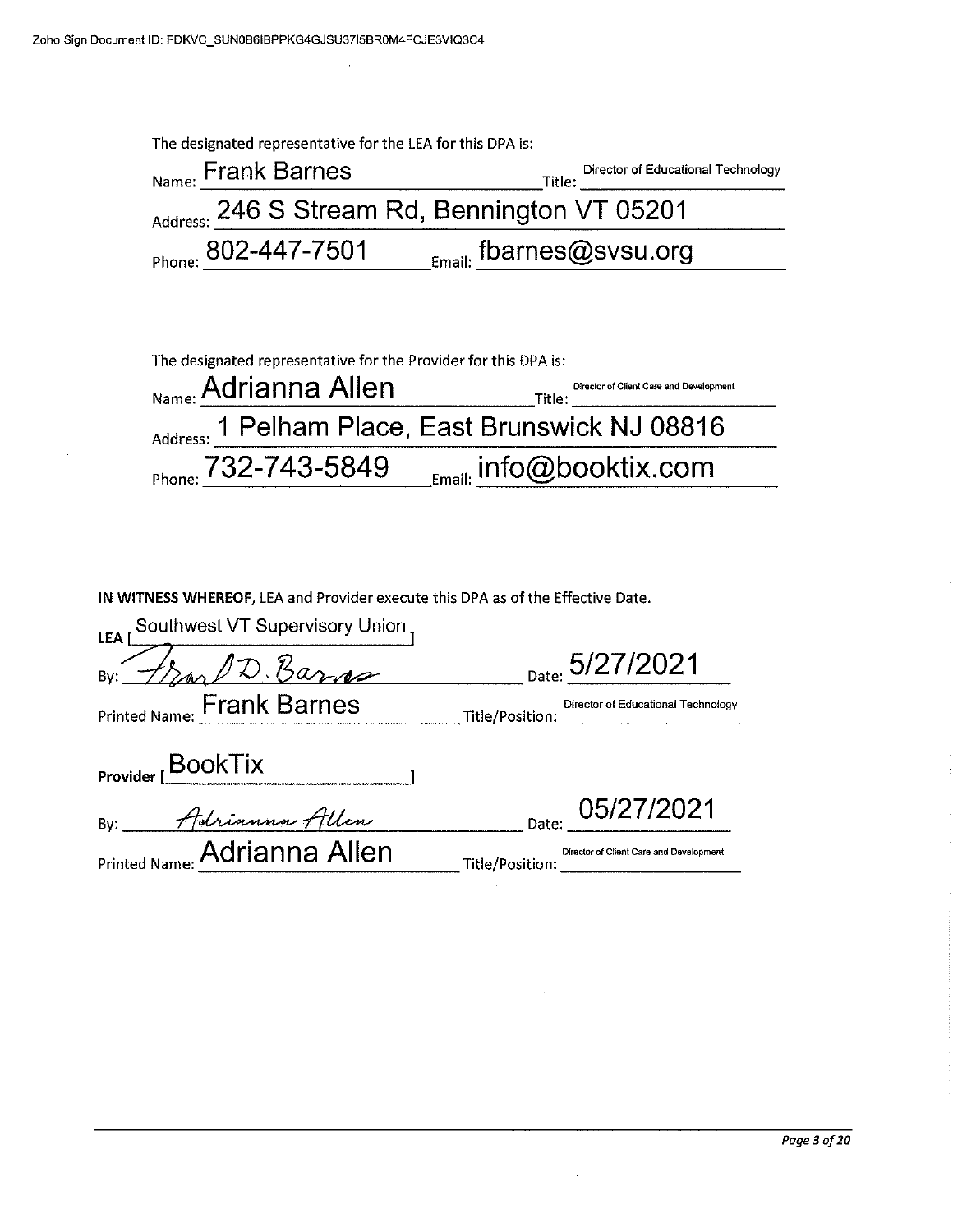#### **STANDARD CLAUSES**

Version 1.0

#### **ARTICLE I: PURPOSE AND SCOPE**

- **1. Purpose of DPA**. The purpose of this DPA is to describe the duties and responsibilities to protect Student Data including compliance with all applicable federal, state, and local privacy laws, rules, and regulations, all as may be amended from time to time. In performing these services, the Provider shall be considered a School Official with a legitimate educational interest, and performing services otherwise provided by the LEA. Provider shall be under the direct control and supervision of the LEA, with respect to its use of Student Data
- **2. Student Data to Be Provided**. In order to perform the Services described above, LEA shall provide Student Data as identified in the Schedule of Data, attached hereto as **Exhibit "B"**.
- **3. DPA Definitions**. The definition of terms used in this DPA is found in **Exhibit "C".** In the event of a conflict, definitions used in this DPA shall prevail over terms used in any other writing, including, but not limited to the Service Agreement, Terms of Service, Privacy Policies etc.

#### **ARTICLE II: DATA OWNERSHIP AND AUTHORIZED ACCESS**

- **1. Student Data Property of LEA**. All Student Data transmitted to the Provider pursuant to the Service Agreement is and will continue to be the property of and under the control of the LEA. The Provider further acknowledges and agrees that all copies of such Student Data transmitted to the Provider, including any modifications or additions or any portion thereof from any source, are subject to the provisions of this DPA in the same manner as the original Student Data. The Parties agree that as between them, all rights, including all intellectual property rights in and to Student Data contemplated per the Service Agreement, shall remain the exclusive property of the LEA. For the purposes of FERPA, the Provider shall be considered a School Official, under the control and direction of the LEA as it pertains to the use of Student Data, notwithstanding the above.
- **2. Parent Access**. To the extent required by law the LEA shall establish reasonable procedures by which a parent, legal guardian, or eligible student may review Education Records and/or Student Data correct erroneous information, and procedures for the transfer of student-generated content to a personal account, consistent with the functionality of services. Provider shall respond in a reasonably timely manner (and no later than forty five (45) days from the date of the request or pursuant to the time frame required under state law for an LEA to respond to a parent or student, whichever is sooner) to the LEA's request for Student Data in a student's records held by the Provider to view or correct as necessary. In the event that a parent of a student or other individual contacts the Provider to review any of the Student Data accessed pursuant to the Services, the Provider shall refer the parent or individual to the LEA, who will follow the necessary and proper procedures regarding the requested information.
- **3. Separate Account**. If Student-Generated Content is stored or maintained by the Provider, Provider shall, at the request of the LEA, transfer, or provide a mechanism for the LEA to transfer, said Student-Generated Content to a separate account created by the student.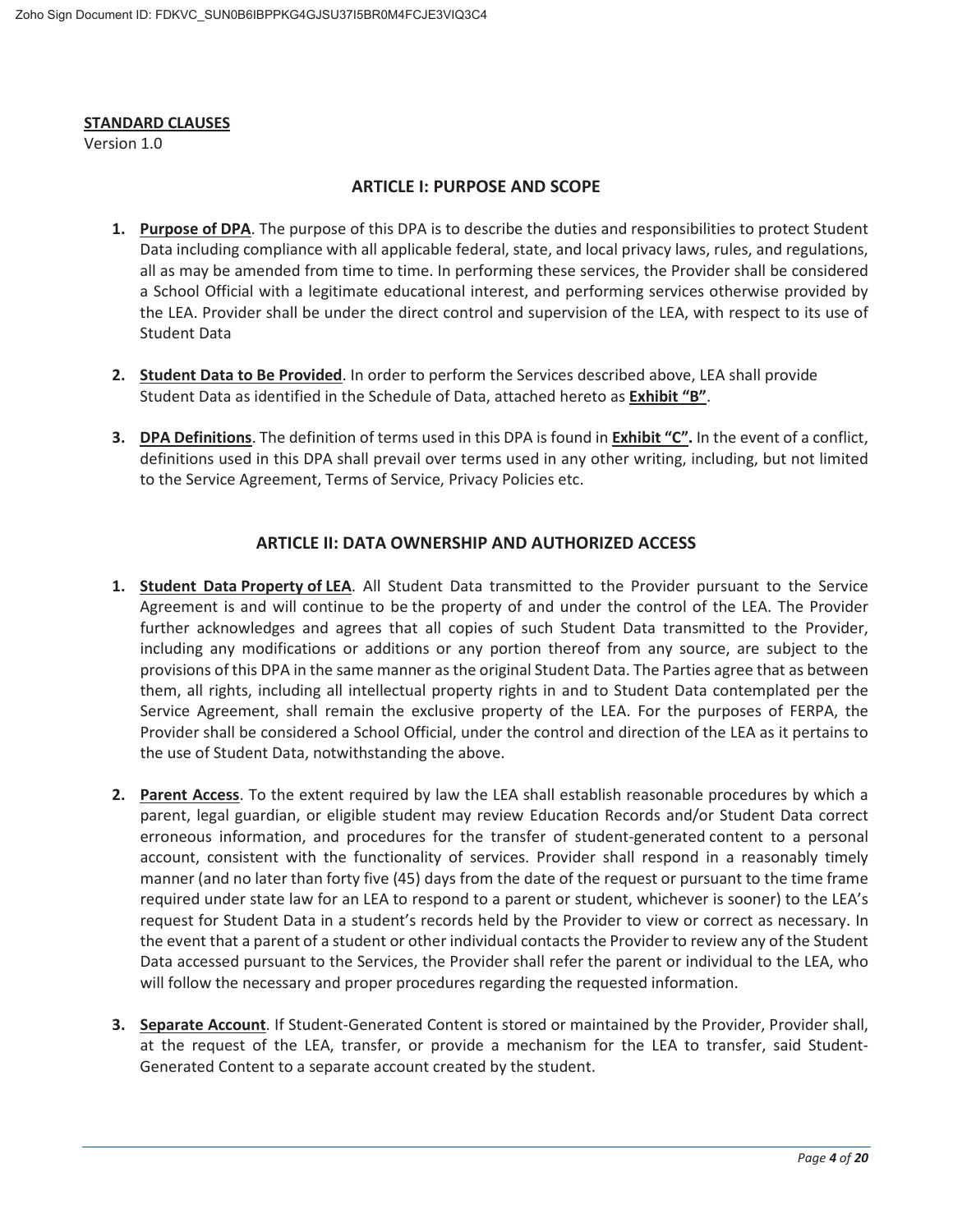- **4. Law Enforcement Requests**. Should law enforcement or other government entities ("Requesting Party(ies)") contact Provider with a request for Student Data held by the Provider pursuant to the Services, the Provider shall notify the LEA in advance of a compelled disclosure to the Requesting Party, unless lawfully directed by the Requesting Party not to inform the LEA of the request.
- **5. Subprocessors**. Provider shall enter into written agreements with all Subprocessors performing functions for the Provider in order for the Provider to provide the Services pursuant to the Service Agreement, whereby the Subprocessors agree to protect Student Data in a manner no less stringent than the terms of this DPA.

#### **ARTICLE III: DUTIES OF LEA**

- **1. Provide Data in Compliance with Applicable Laws**. LEA shall provide Student Data for the purposes of obtaining the Services in compliance with all applicable federal, state, and local privacy laws, rules, and regulations, all as may be amended from time to time.
- **2. Annual Notification of Rights**. If the LEA has a policy of disclosing Education Records and/or Student Data under FERPA (34 CFR § 99.31(a)(1)), LEA shall include a specification of criteria for determining who constitutes a school official and what constitutes a legitimate educational interest in its annual notification of rights.
- **3. Reasonable Precautions**. LEA shall take reasonable precautions to secure usernames, passwords, and any other means of gaining access to the services and hosted Student Data.
- **4. Unauthorized Access Notification**. LEA shall notify Provider promptly of any known unauthorized access. LEA will assist Provider in any efforts by Provider to investigate and respond to any unauthorized access.

#### **ARTICLE IV: DUTIES OF PROVIDER**

- **1. Privacy Compliance**. The Provider shall comply with all applicable federal, state, and local laws, rules, and regulations pertaining to Student Data privacy and security, all as may be amended from time to time.
- **2. Authorized Use**. The Student Data shared pursuant to the Service Agreement, including persistent unique identifiers, shall be used for no purpose other than the Services outlined in Exhibit A or stated in the Service Agreement and/or otherwise authorized under the statutes referred to herein this DPA.
- **3. Provider Employee Obligation**. Provider shall require all of Provider's employees and agents who have access to Student Data to comply with all applicable provisions of this DPA with respect to the Student Data shared under the Service Agreement. Provider agrees to require and maintain an appropriate confidentiality agreement from each employee or agent with access to Student Data pursuant to the Service Agreement.
- **4. No Disclosure**. Provider acknowledges and agrees that it shall not make any re-disclosure of any Student Data or any portion thereof, including without limitation, user content or other non-public information and/or personally identifiable information contained in the Student Data other than as directed or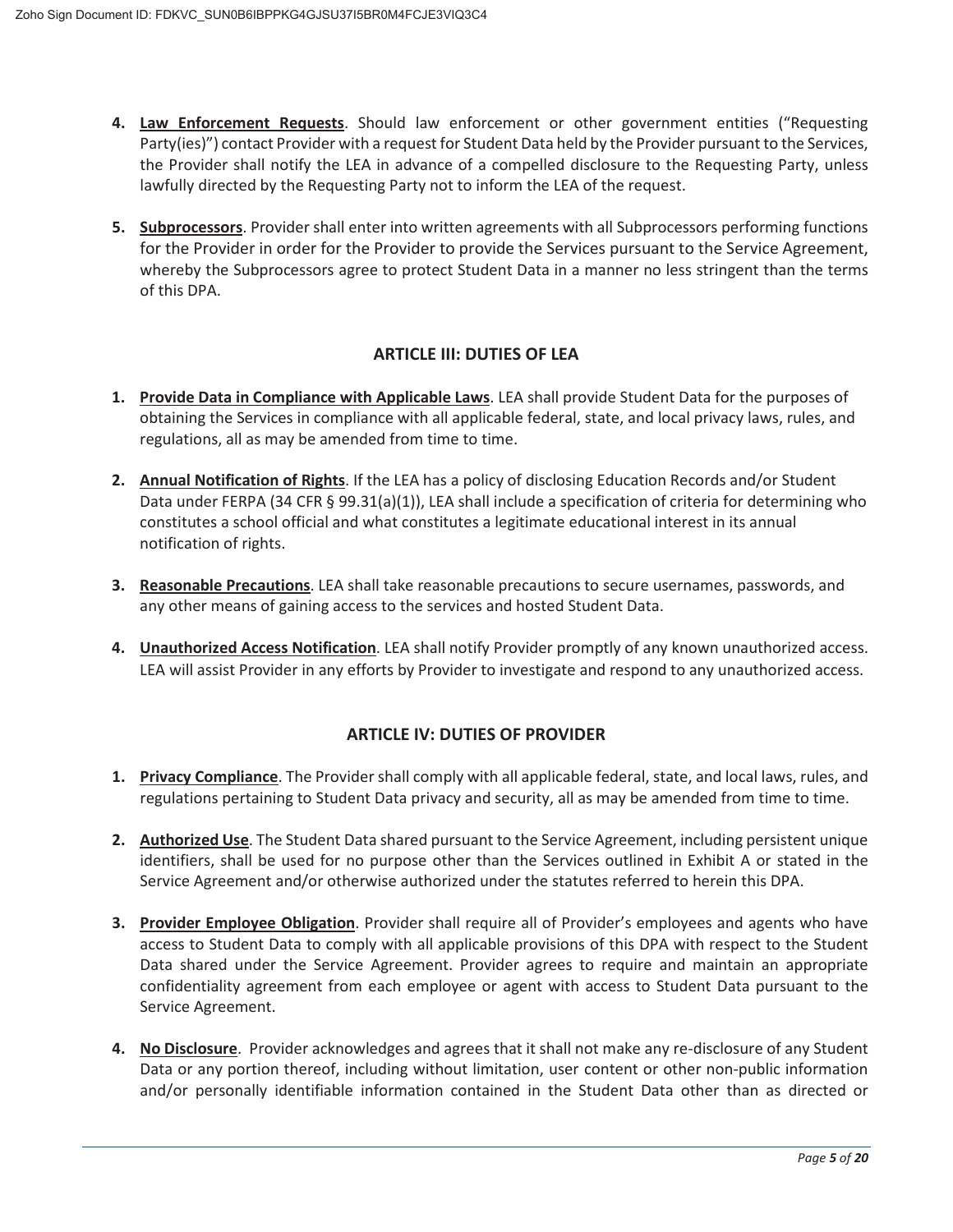permitted by the LEA or this DPA. This prohibition against disclosure shall not apply to aggregate summaries of De-Identified information, Student Data disclosed pursuant to a lawfully issued subpoena or other legal process, or to subprocessors performing services on behalf of the Provider pursuant to this DPA. Provider will not Sell Student Data to any third party.

- **5. De-Identified Data**: Provider agrees not to attempt to re-identify de-identified Student Data. De-Identified Data may be used by the Provider for those purposes allowed under FERPA and the following purposes: (1) assisting the LEA or other governmental agencies in conducting research and other studies; and (2) research and development of the Provider's educational sites, services, or applications, and to demonstrate the effectiveness of the Services; and (3) for adaptive learning purpose and for customized student learning. Provider's use of De-Identified Data shall survive termination of this DPA or any request by LEA to return or destroy Student Data. Except for Subprocessors, Provider agrees not to transfer deidentified Student Data to any party unless (a) that party agrees in writing not to attempt re-identification, and (b) prior written notice has been given to the LEA who has provided prior written consent for such transfer. Prior to publishing any document that names the LEA explicitly or indirectly, the Provider shall obtain the LEA's written approval of the manner in which de-identified data is presented.
- **6. Disposition of Data**. Upon written request from the LEA, Provider shall dispose of or provide a mechanism for the LEA to transfer Student Data obtained under the Service Agreement, within sixty (60) days of the date of said request and according to a schedule and procedure as the Parties may reasonably agree. Upon termination of this DPA, if no written request from the LEA is received, Provider shall dispose of all Student Data after providing the LEA with reasonable prior notice. The duty to dispose of Student Data shall not extend to Student Data that had been De-Identified or placed in a separate student account pursuant to section II 3. The LEA may employ a "Directive for Disposition of Data" form, a copy of which is attached hereto as **Exhibit "D"**. If the LEA and Provider employ Exhibit "D," no further written request or notice is required on the part of either party prior to the disposition of Student Data described in Exhibit "D.
- **7. Advertising Limitations.** Provider is prohibited from using, disclosing, or selling Student Data to (a) inform, influence, or enable Targeted Advertising; or (b) develop a profile of a student, family member/guardian or group, for any purpose other than providing the Service to LEA. This section does not prohibit Provider from using Student Data (i) for adaptive learning or customized student learning (including generating personalized learning recommendations); or (ii) to make product recommendations to teachers or LEA employees; or (iii) to notify account holders about new education product updates, features, or services or from otherwise using Student Data as permitted in this DPA and its accompanying exhibits

## **ARTICLE V: DATA PROVISIONS**

- **1. Data Storage**. Where required by applicable law, Student Data shall be stored within the United States. Upon request of the LEA, Provider will provide a list of the locations where Student Data is stored.
- **2. Audits.** No more than once a year, or following unauthorized access, upon receipt of a written request from the LEA with at least ten (10) business days' notice and upon the execution of an appropriate confidentiality agreement, the Provider will allow the LEA to audit the security and privacy measures that are in place to ensure protection of Student Data or any portion thereof as it pertains to the delivery of services to the LEA . The Provider will cooperate reasonably with the LEA and any local, state, or federal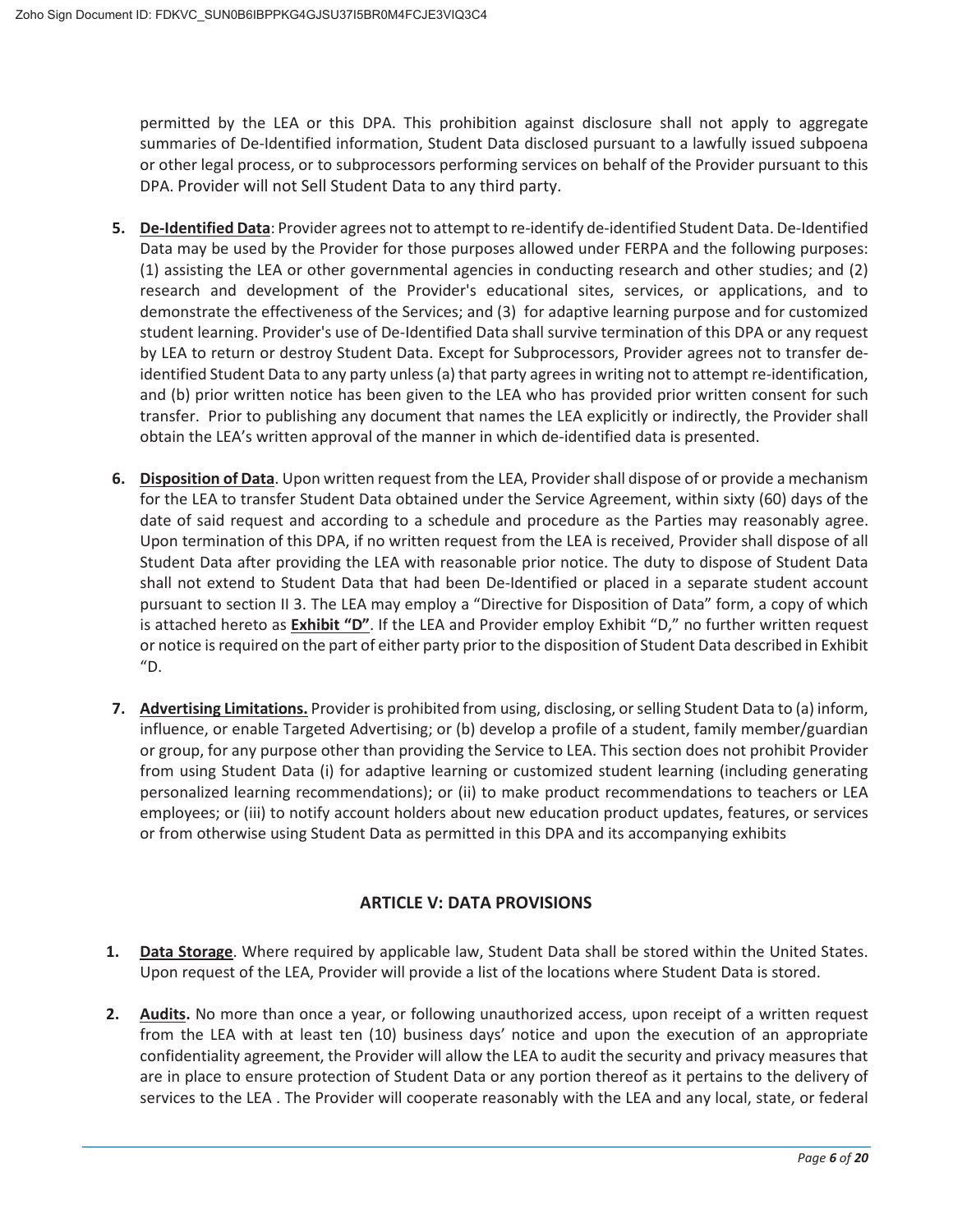agency with oversight authority or jurisdiction in connection with any audit or investigation of the Provider and/or delivery of Services to students and/or LEA, and shall provide reasonable access to the Provider's facilities, staff, agents and LEA's Student Data and all records pertaining to the Provider, LEA and delivery of Services to the LEA. Failure to reasonably cooperate shall be deemed a material breach of the DPA.

- **3. Data Security**. The Provider agrees to utilize administrative, physical, and technical safeguards designed to protect Student Data from unauthorized access, disclosure, acquisition, destruction, use, or modification. The Provider shall adhere to any applicable law relating to data security. The provider shall implement an adequate Cybersecurity Framework based on one of the nationally recognized standards set forth set forth in **Exhibit "F"**. Exclusions, variations, or exemptions to the identified Cybersecurity Framework must be detailed in an attachment to **Exhibit "H"**. Additionally, Provider may choose to further detail its security programs and measures that augment or are in addition to the Cybersecurity Framework in **Exhibit "F"**. Provider shall provide, in the Standard Schedule to the DPA, contact information of an employee who LEA may contact if there are any data security concerns or questions.
- **4. Data Breach**. In the event of an unauthorized release, disclosure or acquisition of Student Data that compromises the security, confidentiality or integrity of the Student Data maintained by the Provider the Provider shall provide notification to LEA within seventy-two (72) hours of confirmation of the incident, unless notification within this time limit would disrupt investigation of the incident by law enforcement. In such an event, notification shall be made within a reasonable time after the incident. Provider shall follow the following process:
	- (1) The security breach notification described above shall include, at a minimum, the following information to the extent known by the Provider and as it becomes available:
		- i. The name and contact information of the reporting LEA subject to this section.
		- ii. A list of the types of personal information that were or are reasonably believed to have been the subject of a breach.
		- iii. If the information is possible to determine at the time the notice is provided, then either (1) the date of the breach, (2) the estimated date of the breach, or (3) the date range within which the breach occurred. The notification shall also include the date of the notice.
		- iv. Whether the notification was delayed as a result of a law enforcement investigation, if that information is possible to determine at the time the notice is provided; and
		- v. A general description of the breach incident, if that information is possible to determine at the time the notice is provided.
	- (2) Provider agrees to adhere to all federal and state requirements with respect to a data breach related to the Student Data, including, when appropriate or required, the required responsibilities and procedures for notification and mitigation of any such data breach.
	- (3) Provider further acknowledges and agrees to have a written incident response plan that reflects best practices and is consistent with industry standards and federal and state law for responding to a data breach, breach of security, privacy incident or unauthorized acquisition or use of Student Data or any portion thereof, including personally identifiable information and agrees to provide LEA, upon request, with a summary of said written incident response plan.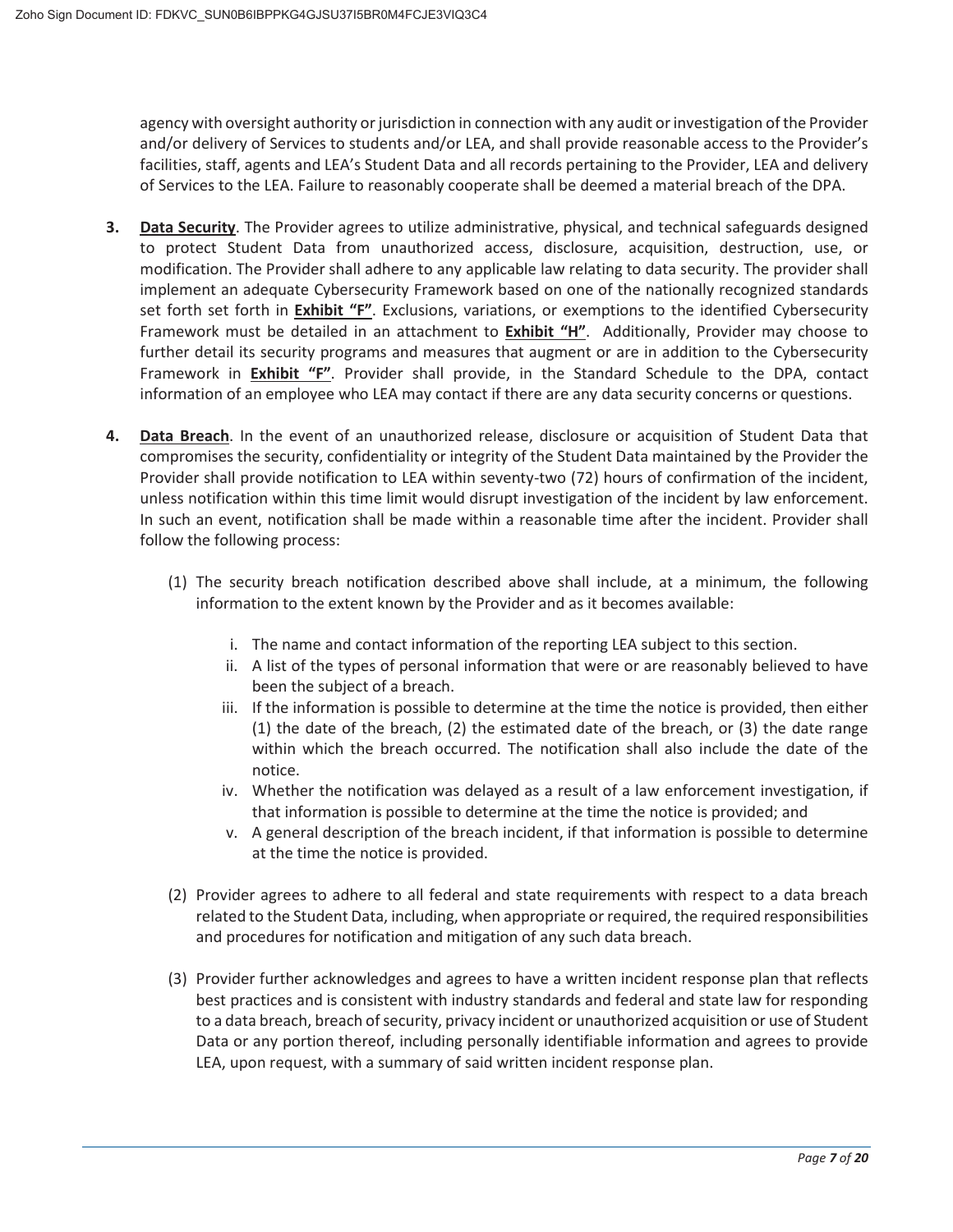- (4) LEA shall provide notice and facts surrounding the breach to the affected students, parents or guardians.
- (5) In the event of a breach originating from LEA's use of the Service, Provider shall cooperate with LEA to the extent necessary to expeditiously secure Student Data.

#### **ARTICLE VI: GENERAL OFFER OF TERMS**

Provider may, by signing the attached form of "General Offer of Privacy Terms" (General Offer, attached hereto as **Exhibit "E"**), be bound by the terms of **Exhibit "E"** to any other LEA who signs the acceptance on said Exhibit. The form is limited by the terms and conditions described therein.

#### **ARTICLE VII: MISCELLANEOUS**

- **1. Termination**. In the event that either Party seeks to terminate this DPA, they may do so by mutual written consent so long as the Service Agreement has lapsed or has been terminated. Either party may terminate this DPA and any service agreement or contract if the other party breaches any terms of this DPA.
- **2. Effect of Termination Survival**. If the Service Agreement is terminated, the Provider shall destroy all of LEA's Student Data pursuant to Article IV, section 6.
- **3. Priority of Agreements**. This DPA shall govern the treatment of Student Data in order to comply with the privacy protections, including those found in FERPA and all applicable privacy statutes identified in this DPA. In the event there is conflict between the terms of the DPA and the Service Agreement, Terms of Service, Privacy Policies, or with any other bid/RFP, license agreement, or writing, the terms of this DPA shall apply and take precedence. In the event of a conflict between Exhibit H, the SDPC Standard Clauses, and/or the Supplemental State Terms, Exhibit H will control, followed by the Supplemental State Terms. Except as described in this paragraph herein, all other provisions of the Service Agreement shall remain in effect.
- **4. Entire Agreement**. This DPA and the Service Agreement constitute the entire agreement of the Parties relating to the subject matter hereof and supersedes all prior communications, representations, or agreements, oral or written, by the Parties relating thereto. This DPA may be amended and the observance of any provision of this DPA may be waived (either generally or in any particular instance and either retroactively or prospectively) only with the signed written consent of both Parties. Neither failure nor delay on the part of any Party in exercising any right, power, or privilege hereunder shall operate as a waiver of such right, nor shall any single or partial exercise of any such right, power, or privilege preclude any further exercise thereof or the exercise of any other right, power, or privilege.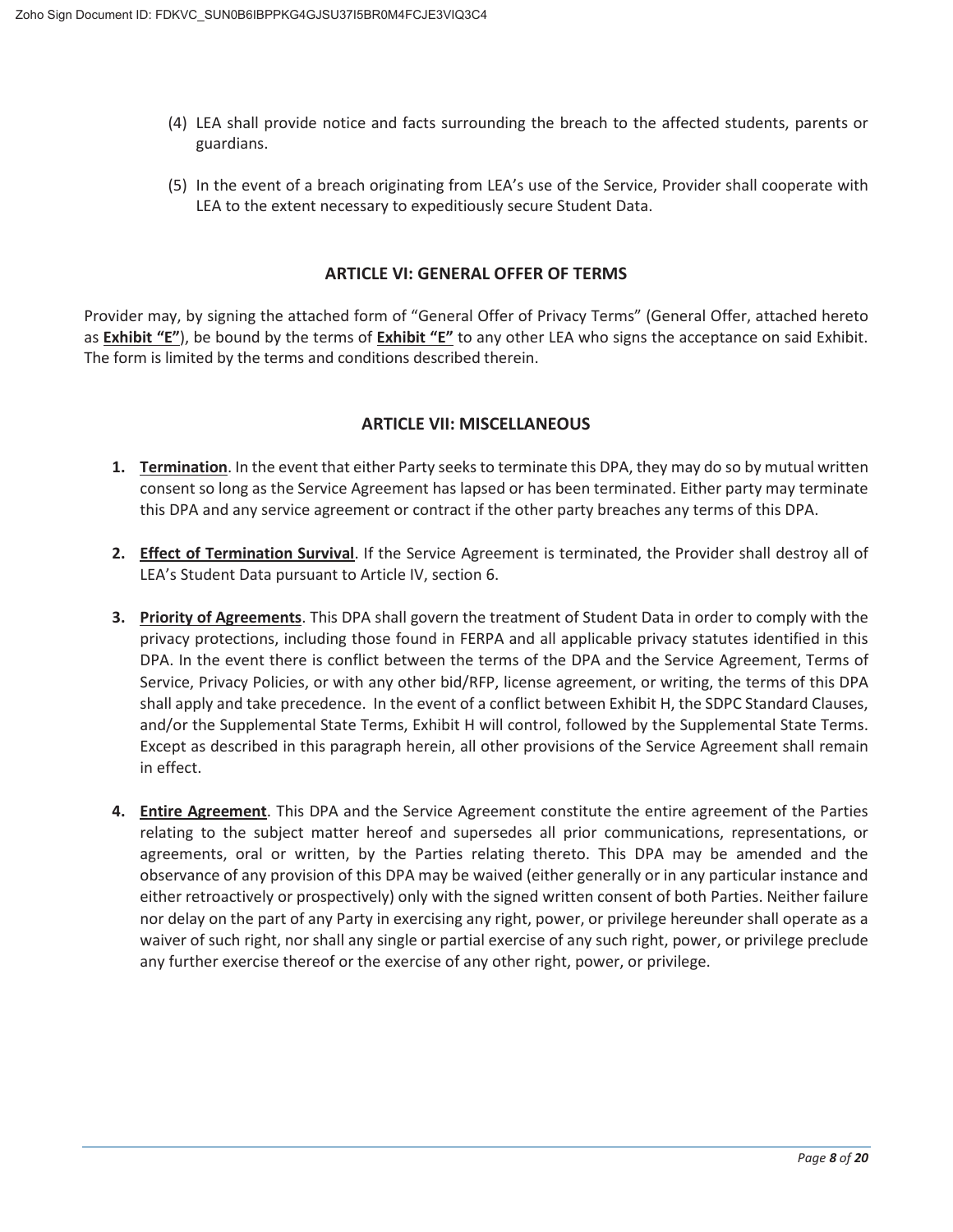- **5. Severability**. Any provision of this DPA that is prohibited or unenforceable in any jurisdiction shall, as to such jurisdiction, be ineffective to the extent of such prohibition or unenforceability without invalidating the remaining provisions of this DPA, and any such prohibition or unenforceability in any jurisdiction shall not invalidate or render unenforceable such provision in any other jurisdiction. Notwithstanding the foregoing, if such provision could be more narrowly drawn so as not to be prohibited or unenforceable in such jurisdiction while, at the same time, maintaining the intent of the Parties, it shall, as to such jurisdiction, be so narrowly drawn without invalidating the remaining provisions of this DPA or affecting the validity or enforceability of such provision in any other jurisdiction.
- **6. Governing Law; Venue and Jurisdiction**. THIS DPA WILL BE GOVERNED BY AND CONSTRUED IN ACCORDANCE WITH THE LAWS OF THE STATE OF THE LEA, WITHOUT REGARD TO CONFLICTS OF LAW PRINCIPLES. EACH PARTY CONSENTS AND SUBMITS TO THE SOLE AND EXCLUSIVE JURISDICTION TO THE STATE AND FEDERAL COURTS FOR THE COUNTY OF THE LEA FOR ANY DISPUTE ARISING OUT OF OR RELATING TO THIS DPA OR THE TRANSACTIONS CONTEMPLATED HEREBY.
- **7. Successors Bound**: This DPA is and shall be binding upon the respective successors in interest to Provider in the event of a merger, acquisition, consolidation or other business reorganization or sale of all or substantially all of the assets of such business In the event that the Provider sells, merges, or otherwise disposes of its business to a successor during the term of this DPA, the Provider shall provide written notice to the LEA no later than sixty (60) days after the closing date of sale, merger, or disposal. Such notice shall include a written, signed assurance that the successor will assume the obligations of the DPA and any obligations with respect to Student Data within the Service Agreement. The LEA has the authority to terminate the DPA if it disapproves of the successor to whom the Provider is selling, merging, or otherwise disposing of its business.
- **8. Authority.** Each party represents that it is authorized to bind to the terms of this DPA, including confidentiality and destruction of Student Data and any portion thereof contained therein, all related or associated institutions, individuals, employees or contractors who may have access to the Student Data and/or any portion thereof.
- **9. Waiver**. No delay or omission by either party to exercise any right hereunder shall be construed as a waiver of any such right and both parties reserve the right to exercise any such right from time to time, as often as may be deemed expedient.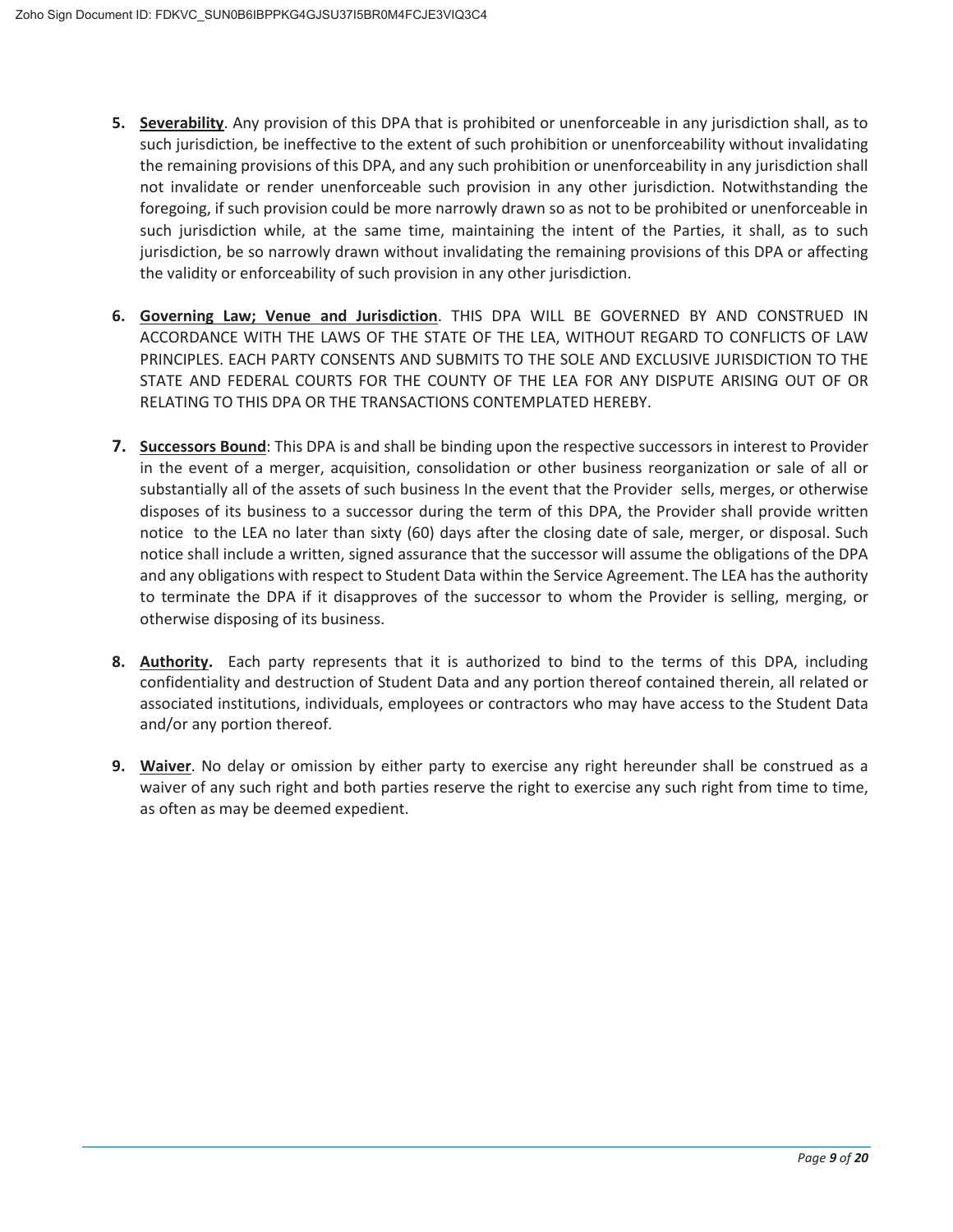#### **EXHIBIT "A" DESCRIPTION OF SERVICES**

BookTix,online ticketingand secure livestreaming platform.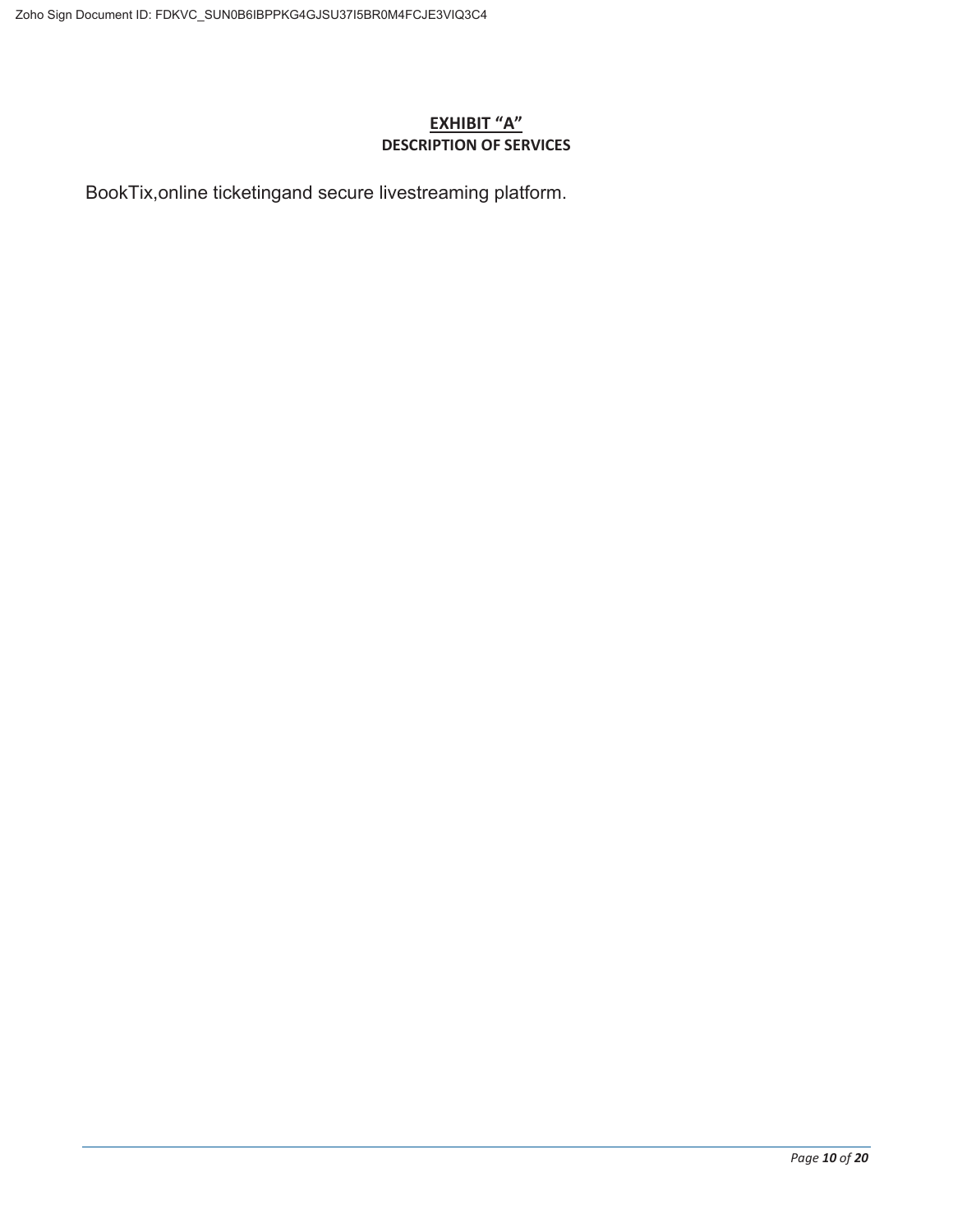#### **EXHIBIT "B" SCHEDULE OF DATA**

| <b>Category of Data</b>           | <b>Elements</b>                                                         | <b>Check if Used</b><br>by Your System |  |
|-----------------------------------|-------------------------------------------------------------------------|----------------------------------------|--|
| <b>Application Technology</b>     | IP Addresses of users, Use of cookies, etc.                             |                                        |  |
| Meta Data                         | Other application technology meta data-Please specify:                  |                                        |  |
| <b>Application Use Statistics</b> | Meta data on user interaction with application                          |                                        |  |
| Assessment                        | Standardized test scores                                                |                                        |  |
|                                   | Observation data                                                        |                                        |  |
|                                   | Other assessment data-Please specify:                                   |                                        |  |
| Attendance                        | Student school (daily) attendance data                                  |                                        |  |
|                                   | Student class attendance data                                           |                                        |  |
| Communications                    | Online communications captured (emails, blog entries)                   |                                        |  |
| Conduct                           | Conduct or behavioral data                                              |                                        |  |
| Demographics                      | Date of Birth                                                           |                                        |  |
|                                   | Place of Birth                                                          |                                        |  |
|                                   | Gender                                                                  |                                        |  |
|                                   | Ethnicity or race                                                       |                                        |  |
|                                   | Language information (native, or primary language spoken by<br>student) |                                        |  |
|                                   | Other demographic information-Please specify:                           |                                        |  |
| Enrollment                        | Student school enrollment                                               |                                        |  |
|                                   | Student grade level                                                     |                                        |  |
|                                   | Homeroom                                                                |                                        |  |
|                                   | Guidance counselor                                                      |                                        |  |
|                                   | Specific curriculum programs                                            |                                        |  |
|                                   | Year of graduation                                                      |                                        |  |
|                                   | Other enrollment information-Please specify:                            |                                        |  |
| Parent/Guardian Contact           | Address                                                                 |                                        |  |
| Information                       | Email                                                                   |                                        |  |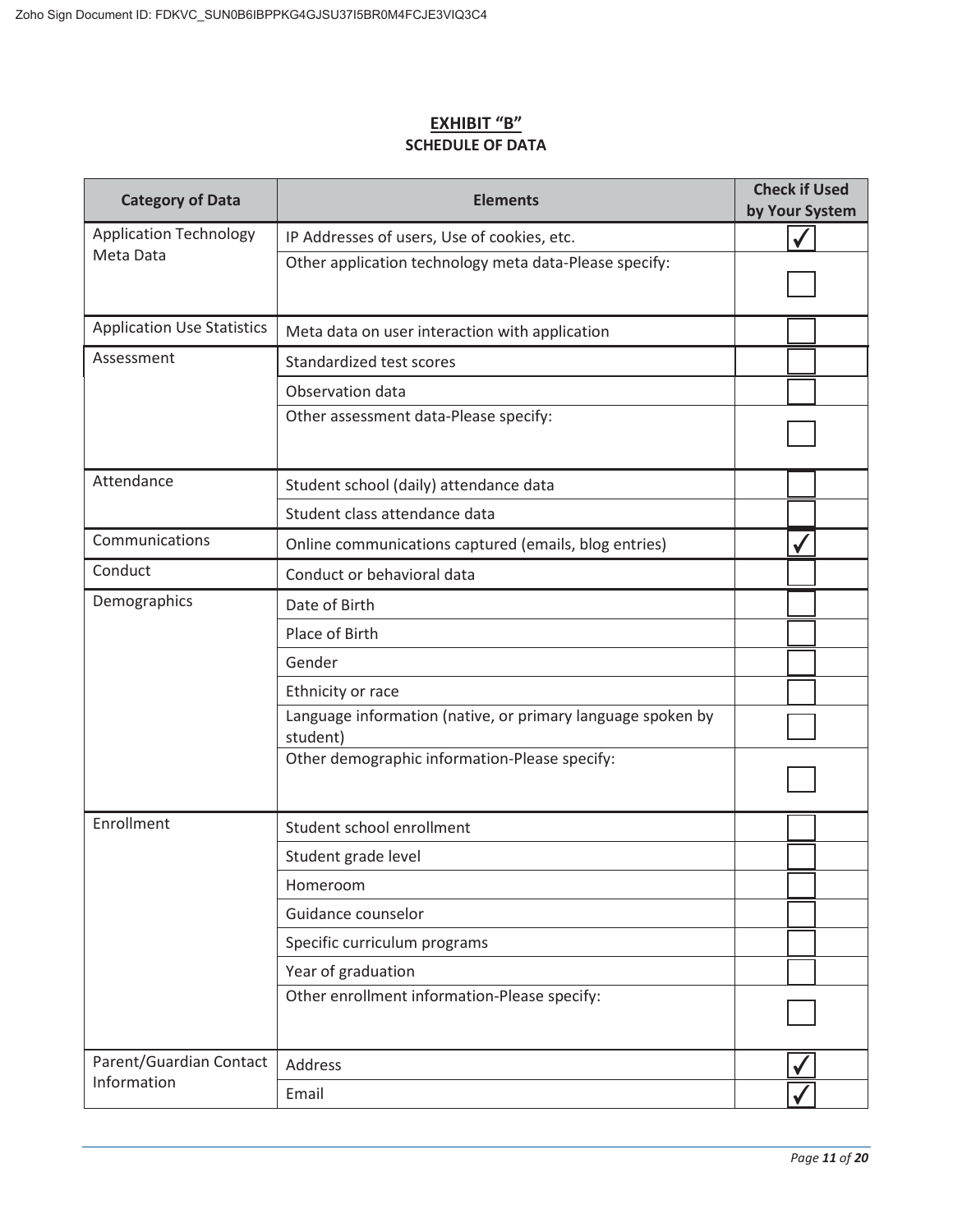| <b>Category of Data</b>              | <b>Check if Used</b><br><b>Elements</b><br>by Your System                                                                    |  |
|--------------------------------------|------------------------------------------------------------------------------------------------------------------------------|--|
|                                      | Phone                                                                                                                        |  |
| Parent/Guardian ID                   | Parent ID number (created to link parents to students)                                                                       |  |
| Parent/Guardian Name                 | First and/or Last                                                                                                            |  |
| Schedule                             | Student scheduled courses                                                                                                    |  |
|                                      | <b>Teacher names</b>                                                                                                         |  |
| Special Indicator                    | English language learner information                                                                                         |  |
|                                      | Low income status                                                                                                            |  |
|                                      | Medical alerts/ health data                                                                                                  |  |
|                                      | Student disability information                                                                                               |  |
|                                      | Specialized education services (IEP or 504)                                                                                  |  |
|                                      | Living situations (homeless/foster care)                                                                                     |  |
|                                      | Other indicator information-Please specify:                                                                                  |  |
|                                      |                                                                                                                              |  |
| <b>Student Contact</b>               | Address                                                                                                                      |  |
| Information                          | Email                                                                                                                        |  |
|                                      | Phone                                                                                                                        |  |
| <b>Student Identifiers</b>           | Local (School district) ID number                                                                                            |  |
|                                      | State ID number                                                                                                              |  |
|                                      | Provider/App assigned student ID number                                                                                      |  |
|                                      | Student app username                                                                                                         |  |
|                                      | Student app passwords                                                                                                        |  |
| <b>Student Name</b>                  | First and/or Last                                                                                                            |  |
| Student In App<br>Performance        | Program/application performance (typing program-student<br>types 60 wpm, reading program-student reads below grade<br>level) |  |
| <b>Student Program</b><br>Membership | Academic or extracurricular activities a student may belong to<br>or participate in                                          |  |
| <b>Student Survey</b><br>Responses   | Student responses to surveys or questionnaires                                                                               |  |
| Student work                         | Student generated content; writing, pictures, etc.                                                                           |  |
|                                      | Other student work data -Please specify:                                                                                     |  |
|                                      | Video recording of performances and shows.                                                                                   |  |
| Transcript                           | Student course grades                                                                                                        |  |
|                                      | Student course data                                                                                                          |  |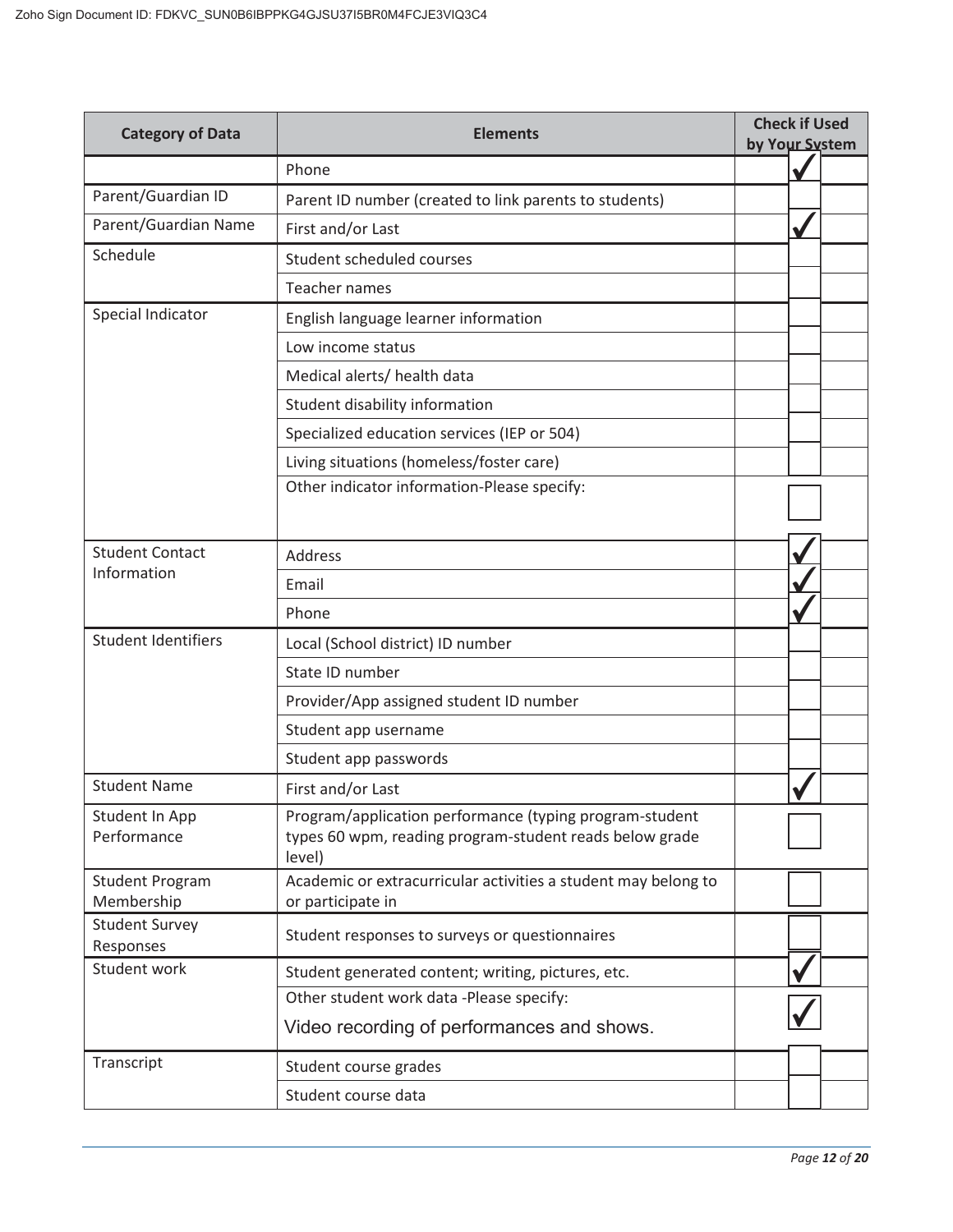| <b>Category of Data</b> | <b>Elements</b>                                                                                                                 |        | <b>Check if Used</b> |     |
|-------------------------|---------------------------------------------------------------------------------------------------------------------------------|--------|----------------------|-----|
|                         | Student course grades/ performance scores                                                                                       | by Yor |                      | :em |
|                         | Other transcript data - Please specify:                                                                                         |        |                      |     |
|                         |                                                                                                                                 |        |                      |     |
| Transportation          | Student bus assignment                                                                                                          |        |                      |     |
|                         | Student pick up and/or drop off location                                                                                        |        |                      |     |
|                         | Student bus card ID number                                                                                                      |        |                      |     |
|                         | Other transportation data - Please specify:                                                                                     |        |                      |     |
| Other                   | Please list each additional data element used, stored, or<br>collected by your application:                                     |        |                      |     |
| None                    | No Student Data collected at this time. Provider will<br>immediately notify LEA if this designation is no longer<br>applicable. |        |                      |     |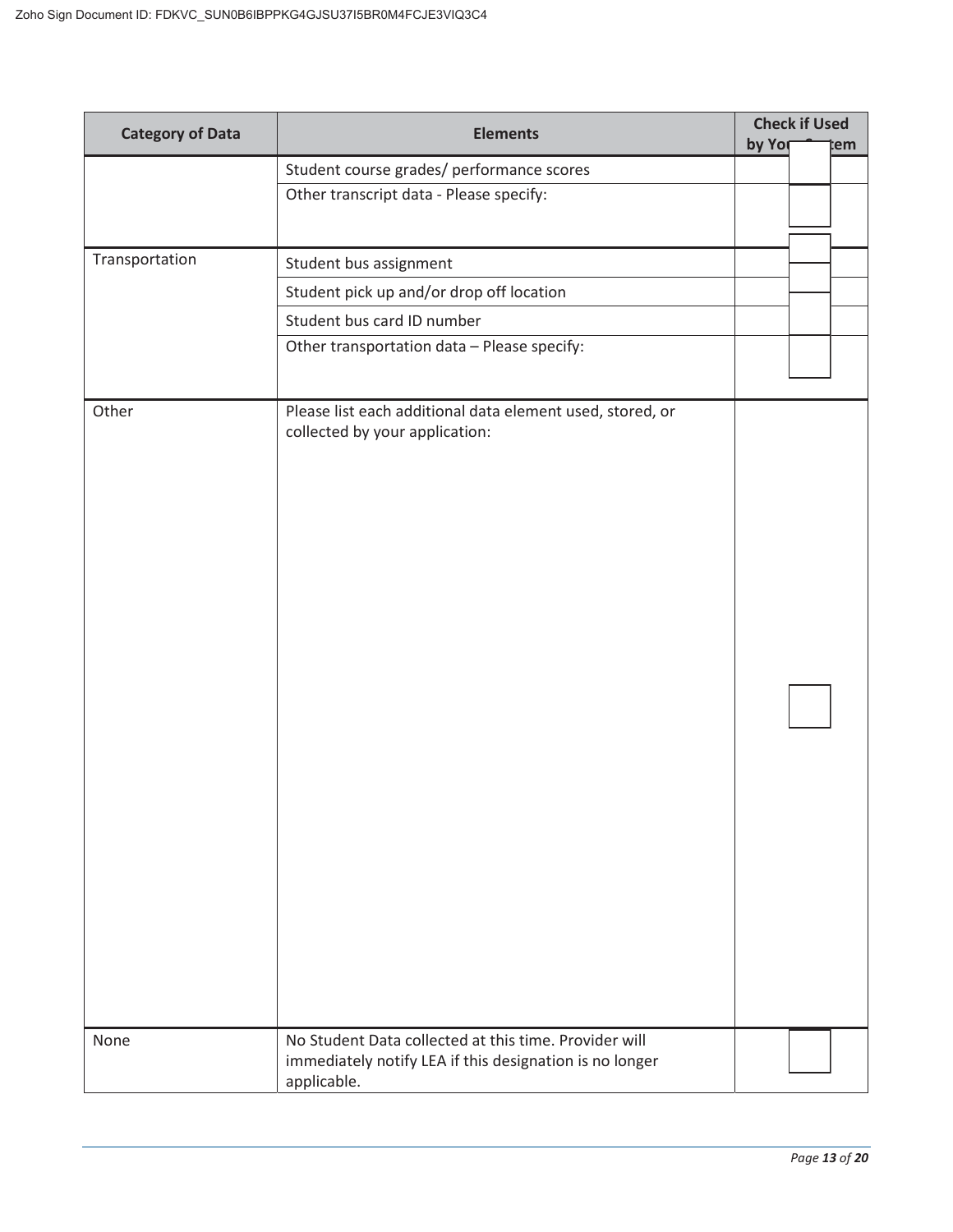# **EXHIBIT "C" DEFINITIONS**

**De-Identified Data and De-Identification**: Records and information are considered to be de-identified when all personally identifiable information has been removed or obscured, such that the remaining information does not reasonably identify a specific individual, including, but not limited to, any information that, alone or in combination is linkable to a specific student and provided that the educational agency, or other party, has made a reasonable determination that a student's identity is not personally identifiable, taking into account reasonable available information.

**Educational Records**: Educational Records are records, files, documents, and other materials directly related to a student and maintained by the school or local education agency, or by a person acting for such school or local education agency, including but not limited to, records encompassing all the material kept in the student's cumulative folder, such as general identifying data, records of attendance and of academic work completed, records of achievement, and results of evaluative tests, health data, disciplinary status, test protocols and individualized education programs.

**Metadata**: means information that provides meaning and context to other data being collected; including, but not limited to: date and time records and purpose of creation Metadata that have been stripped of all direct and indirect identifiers are not considered Personally Identifiable Information.

**Operator**: means the operator of an internet website, online service, online application, or mobile application with actual knowledge that the site, service, or application is used for K–12 school purposes. Any entity that operates an internet website, online service, online application, or mobile application that has entered into a signed, written agreement with an LEA to provide a service to that LEA shall be considered an "operator" for the purposes of this section.

**Originating** LEA: An LEA who originally executes the DPA in its entirety with the Provider.

**Provider**: For purposes of the DPA, the term "Provider" means provider of digital educational software or services, including cloud-based services, for the digital storage, management, and retrieval of Student Data. Within the DPA the term "Provider" includes the term "Third Party" and the term "Operator" as used in applicable state statutes.

**Student Generated Content**: The term "student-generated content" means materials or content created by a student in the services including, but not limited to, essays, research reports, portfolios, creative writing, music or other audio files, photographs, videos, and account information that enables ongoing ownership of student content.

**School Official**: For the purposes of this DPA and pursuant to 34 CFR § 99.31(b), a School Official is a contractor that: (1) Performs an institutional service or function for which the agency or institution would otherwise use employees; (2) Is under the direct control of the agency or institution with respect to the use and maintenance of Student Data including Education Records; and (3) Is subject to 34 CFR § 99.33(a) governing the use and redisclosure of personally identifiable information from Education Records.

**Service Agreement**: Refers to the Contract, Purchase Order or Terms of Service or Terms of Use.

**Student Data**: Student Data includes any data, whether gathered by Provider or provided by LEA or its users, students, or students' parents/guardians, that is descriptive of the student including, but not limited to,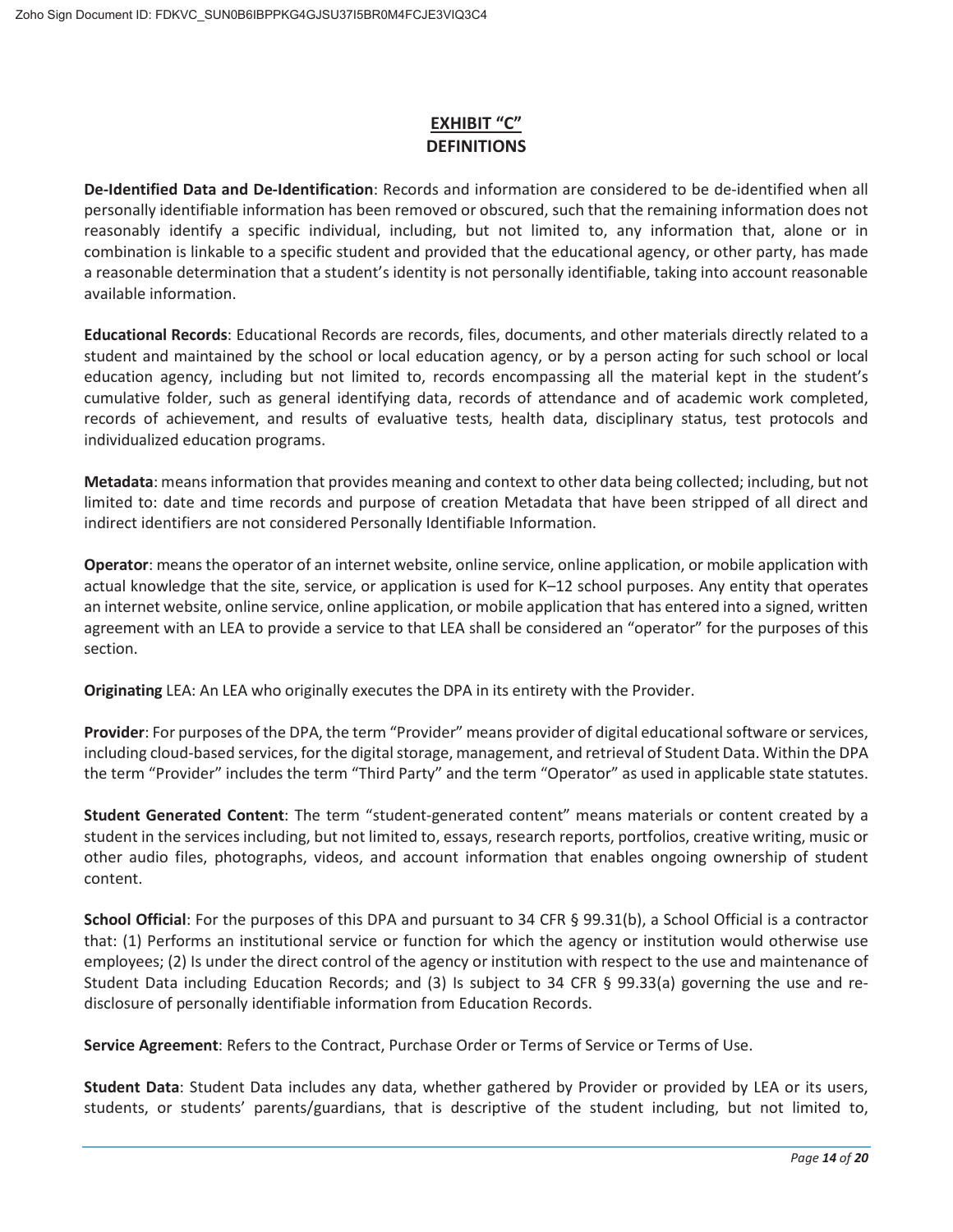information in the student's educational record or email, first and last name, birthdate, home or other physical address, telephone number, email address, or other information allowing physical or online contact, discipline records, videos, test results, special education data, juvenile dependency records, grades, evaluations, criminal records, medical records, health records, social security numbers, biometric information, disabilities, socioeconomic information, individual purchasing behavior or preferences, food purchases, political affiliations, religious information, text messages, documents, student identifiers, search activity, photos, voice recordings, geolocation information, parents' names, or any other information or identification number that would provide information about a specific student. Student Data includes Meta Data. Student Data further includes "personally identifiable information (PII)," as defined in 34 C.F.R. § 99.3 and as defined under any applicable state law. Student Data shall constitute Education Records for the purposes of this DPA, and for the purposes of federal, state, and local laws and regulations. Student Data as specified in **Exhibit "B"** is confirmed to be collected or processed by the Provider pursuant to the Services. Student Data shall not constitute that information that has been anonymized or de-identified, or anonymous usage data regarding a student's use of Provider's services.

**Subprocessor:** For the purposes of this DPA, the term "Subprocessor" (sometimes referred to as the "Subcontractor") means a party other than LEA or Provider, who Provider uses for data collection, analytics, storage, or other service to operate and/or improve its service, and who has access to Student Data.

**Subscribing LEA**: An LEA that was not party to the original Service Agreement and who accepts the Provider's General Offer of Privacy Terms.

**Targeted Advertising:** means presenting an advertisement to a student where the selection of the advertisement is based on Student Data or inferred over time from the usage of the operator's Internet web site, online service or mobile application by such student or the retention of such student's online activities or requests over time for the purpose of targeting subsequent advertisements. "Targeted advertising" does not include any advertising to a student on an Internet web site based on the content of the web page or in response to a student's response or request for information or feedback.

**Third Party**: The term "Third Party" means a provider of digital educational software or services, including cloudbased services, for the digital storage, management, and retrieval of Education Records and/or Student Data, as that term is used in some state statutes. However, for the purpose of this DPA, the term "Third Party" when used to indicate the provider of digital educational software or services is replaced by the term "Provider."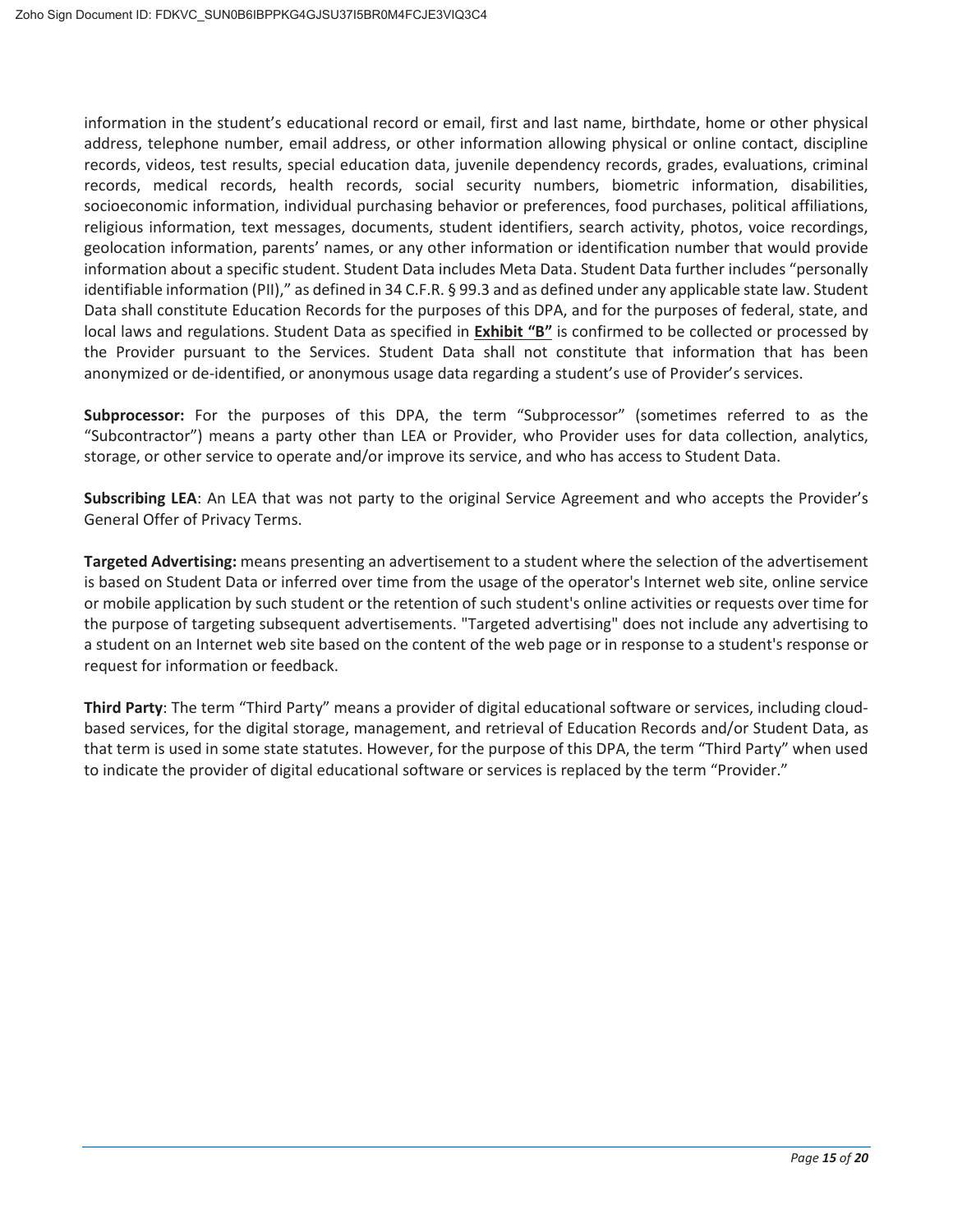# **EXHIBIT "D" DIRECTIVE FOR DISPOSITION OF DATA**

[**Insert LEA Name**] \_\_\_\_\_\_\_\_\_\_\_\_\_\_\_\_\_\_Provider to dispose of data obtained by Provider pursuant to the terms of the Service Agreement between LEA and Provider. The terms of the Disposition are set forth below:

1. Extent of Disposition

Disposition is partial. The categories of data to be disposed of are set forth below or are found in an attachment to this Directive:

#### [Insert categories of data here]

Disposition is Complete. Disposition extends to all categories of data.

2. Nature of Disposition

\_\_\_\_\_ Disposition shall be by destruction or deletion of data.

\_\_\_\_\_ Disposition shall be by a transfer of data. The data shall be transferred to the following site as follows:

[**Insert or attach special instructions**]\_\_\_\_\_\_\_\_\_\_\_\_\_\_\_\_\_\_\_\_\_\_\_\_\_

3. Schedule of Disposition

Data shall be disposed of by the following date:

**\_\_\_\_\_** As soon as commercially practicable.

\_\_\_\_\_ By [**Insert Date**]\_\_\_\_\_\_\_\_\_\_\_\_\_\_\_\_\_\_\_\_\_\_\_\_

\_\_\_\_\_\_\_\_\_\_\_\_\_\_\_\_\_\_\_\_\_\_\_\_\_\_\_\_\_\_\_\_\_\_\_\_\_\_\_\_

\_\_\_\_\_\_\_\_\_\_\_\_\_\_\_\_\_\_\_\_\_\_\_\_\_\_\_\_\_\_\_\_\_\_\_\_\_\_\_\_\_

4. Signature

Authorized Representative of LEA

Date

\_\_\_\_\_\_\_\_\_\_\_\_\_\_\_\_\_\_

\_\_\_\_\_\_\_\_\_\_\_\_\_\_

5. Verification of Disposition of Data

Authorized Representative of Company

Date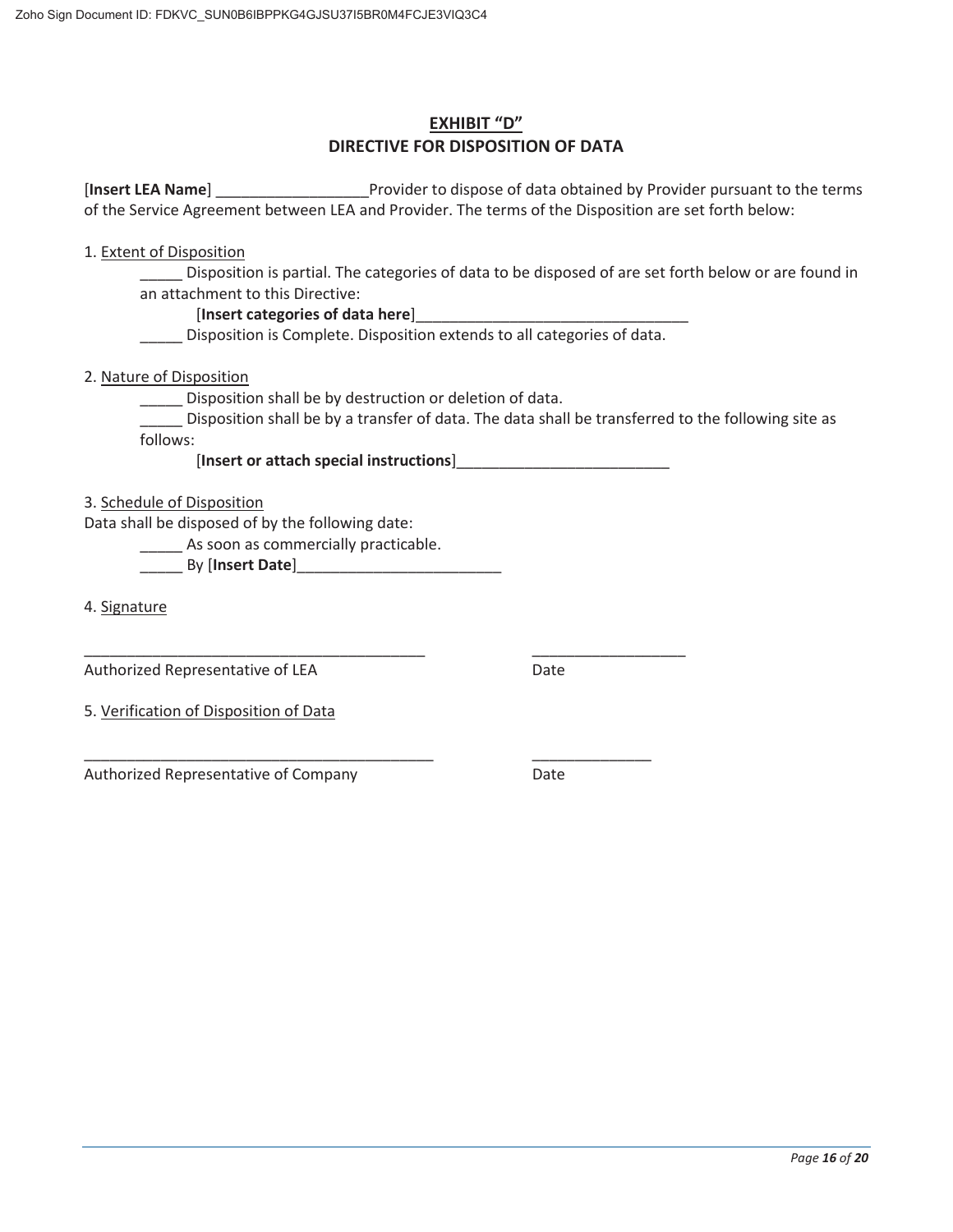# **EXHIBIT "E" GENERAL OFFER OF PRIVACY TERMS**

#### **1**. **Offer of Terms**

Provider offers the same privacy protections found in this DPA between it and [Southwest VT Supervisory Union] ("Originating LEA") which is dated [5/27/2021 \_\_\_\_\_], to any other LEA ("Subscribing LEA") who accepts this General Offer of Privacy Terms ("General Offer") through its signature below. This General Offer shall extend only to privacy protections, and Provider's signature shall not necessarily bind Provider to other terms, such as price, term, or schedule of services, or to any other provision not addressed in this DPA. The Provider and the Subscribing LEA may also agree to change the data provided by Subscribing LEA to the Provider to suit the unique needs of the Subscribing LEA. The Provider may withdraw the General Offer in the event of: (1) a material change in the applicable privacy statues; (2) a material change in the services and products listed in the originating Service Agreement; or three (3) years after the date of Provider's signature to this Form. Subscribing LEAs should send the signed **Exhibit "E"** to Provider at the following email address: \_\_\_\_\_\_\_\_\_\_\_\_\_\_\_\_\_\_\_\_\_\_\_\_\_\_\_\_\_\_\_\_\_\_\_\_\_\_\_\_\_. Help@booktix.com **[\_\_\_\_\_\_\_\_\_\_\_\_\_\_\_\_\_\_\_\_\_\_\_\_\_\_\_\_\_]**  BY: <u>1</u> driamma 1 Ucn Printed Name: **Adrianna Allen** [1994] Title/Position: Director of Client Care and Development BookTix 05/27/2021

#### **2**. **Subscribing LEA**

A Subscribing LEA, by signing a separate Service Agreement with Provider, and by its signature below, accepts the General Offer of Privacy Terms. The Subscribing LEA and the Provider shall therefore be bound by the same terms of this DPA for the term of the DPA between the [Southwest VT Supervisory Union ] and the Provider. \*\*PRIOR TO ITS EFFECTIVENESS, SUBSCRIBING LEA MUST DELIVER NOTICE OF ACCEPTANCE TO PROVIDER PURSUANT TO ARTICLE VII, SECTION 5. \*\*

| <b>DESIGNATED REPRESENTATIVE OF LEA:</b> |  |  |  |
|------------------------------------------|--|--|--|
| Name:                                    |  |  |  |
| Title:                                   |  |  |  |
| Address:                                 |  |  |  |
| Telephone Number:                        |  |  |  |
| Email:                                   |  |  |  |
|                                          |  |  |  |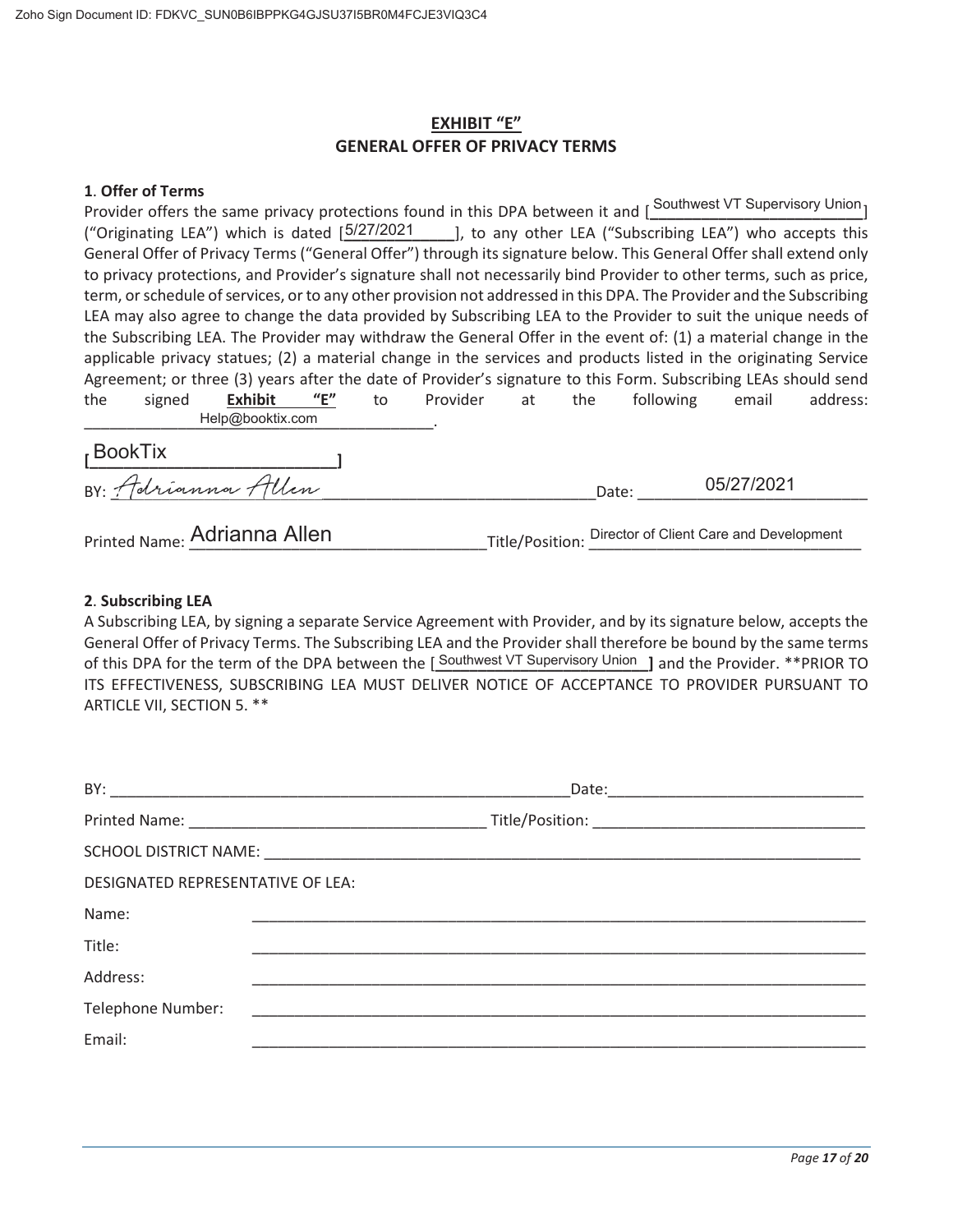# **EXHIBIT "F" DATA SECURITY REQUIREMENTS**

#### **Adequate Cybersecurity Frameworks 2/24/2020**

The Education Security and Privacy Exchange ("Edspex") works in partnership with the Student Data Privacy Consortium and industry leaders to maintain a list of known and credible cybersecurity frameworks which can protect digital learning ecosystems chosen based on a set of guiding cybersecurity principles\* ("Cybersecurity Frameworks") that may be utilized by Provider .

| <b>MAINTAINING ORGANIZATION/GROUP</b>                                                   | <b>FRAMEWORK(S)</b>                                                                                                                  |
|-----------------------------------------------------------------------------------------|--------------------------------------------------------------------------------------------------------------------------------------|
| National Institute of Standards and<br>Technology                                       | NIST Cybersecurity Framework Version 1.1                                                                                             |
| National Institute of Standards and<br>Technology                                       | NIST SP 800-53, Cybersecurity Framework for<br>Improving Critical Infrastructure Cybersecurity<br>(CSF), Special Publication 800-171 |
| International Standards Organization                                                    | Information technology - Security techniques<br>- Information security management systems<br>(ISO 27000 series)                      |
| Secure Controls Framework Council, LLC                                                  | Security Controls Framework (SCF)                                                                                                    |
| Center for Internet Security                                                            | CIS Critical Security Controls (CSC, CIS Top 20)                                                                                     |
| Office of the Under Secretary of Defense for<br>Acquisition and Sustainment (OUSD(A&S)) | <b>Cybersecurity Maturity Model Certification</b><br>(CMMC, ~FAR/DFAR)                                                               |

Cybersecurity Frameworks

*Please visit http://www.edspex.org for further details about the noted frameworks.* 

\*Cybersecurity Principles used to choose the Cybersecurity Frameworks are located here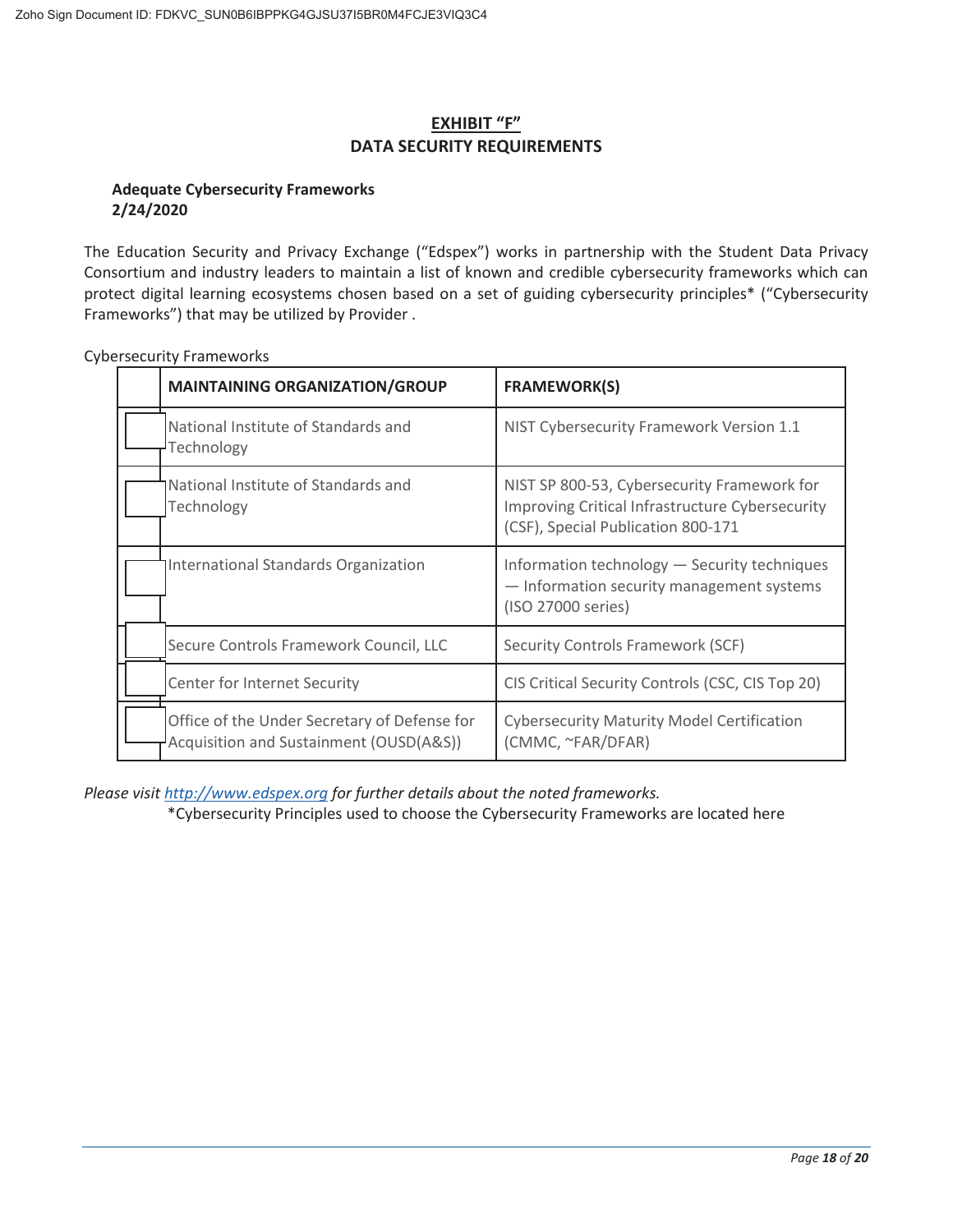# **EXHIBIT "G" Supplemental SDPC State Terms for [State]**

Version \_\_\_\_\_\_\_\_\_\_\_\_

[The State Supplement is an *optional* set of terms that will be generated on an as-needed basis in collaboration between the national SDPC legal working group and the State Consortia. The scope of these State Supplements will be to address any state specific data privacy statutes and their requirements to the extent that they require terms in addition to or different from the National Standard Clauses. The State Supplements will be written in a manner such that they will not be edited/updated by individual parties and will be posted on the SDPC website to provide the authoritative version of the terms. Any changes by LEAs or Providers will be made in amendment form in an Exhibit (**Exhibit "H"** in this proposed structure).]

**[THIS PAGE HAS BEEN INTENTIONALLY LEFT BLANK]**